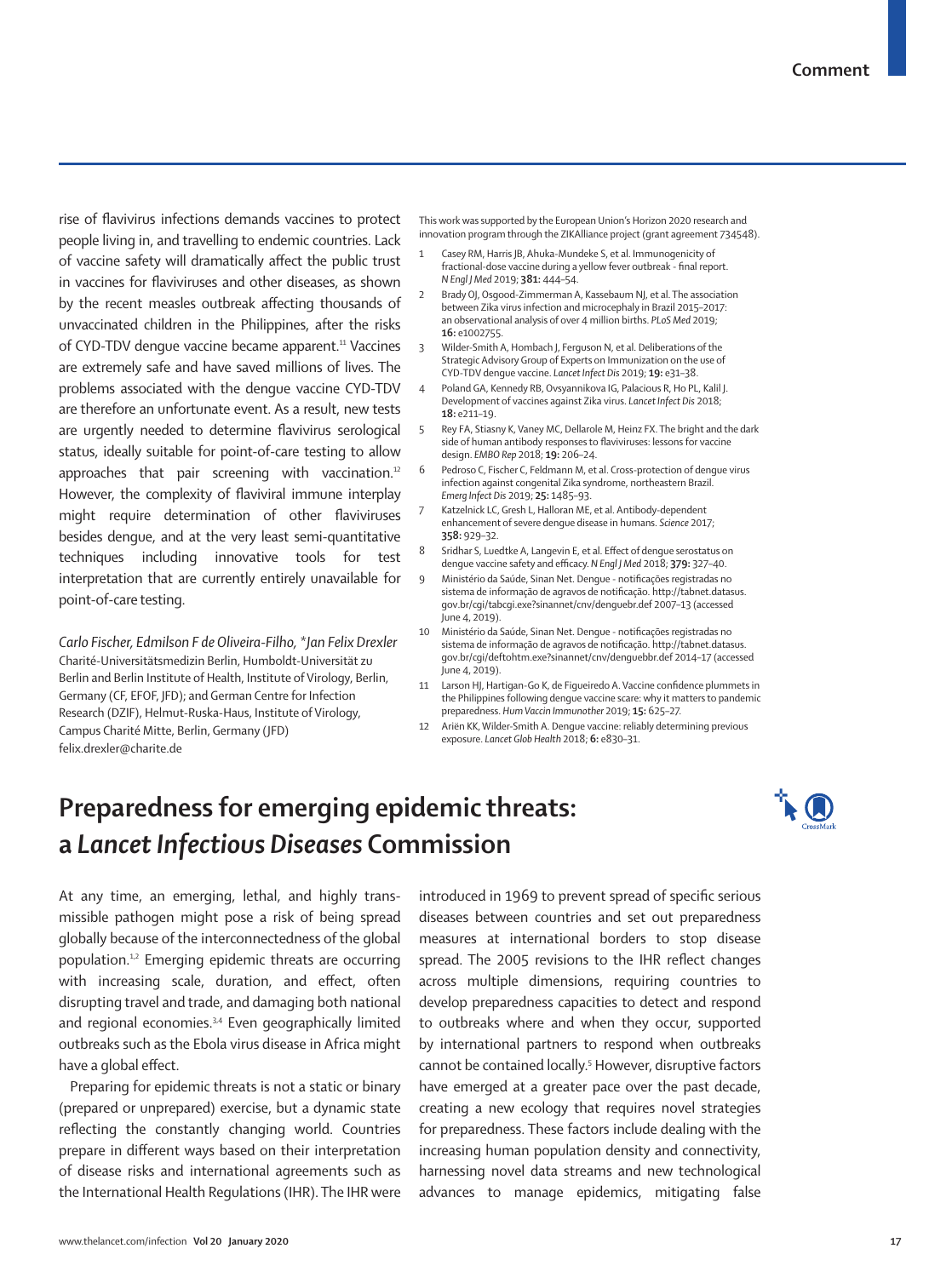|                                | Disruptive factors                                                                                                                                                                                                                                                                                                       | <b>Examples of manifestations</b>                                                                                                                                                                                                                                                                                                                                                                                                                       |
|--------------------------------|--------------------------------------------------------------------------------------------------------------------------------------------------------------------------------------------------------------------------------------------------------------------------------------------------------------------------|---------------------------------------------------------------------------------------------------------------------------------------------------------------------------------------------------------------------------------------------------------------------------------------------------------------------------------------------------------------------------------------------------------------------------------------------------------|
| Political and<br>institutional | National governments; international agencies;<br>non-governmental organisations and charities;<br>corporate entities; academic institutions                                                                                                                                                                              | Weakness in behavioural change quidance from national and international<br>organisations; scarcity of sustainable leadership and financing in failed<br>states leading to neglected or uncoordinated health systems; increasing<br>duration and frequency of insecurity or conflict zones hindering efforts to<br>recognise and respond to health threats; failure of countries to report<br>disease outbreaks because of fear of economic consequences |
| Social                         | Travel patterns, migration, and interconnectivity; trade;<br>technology and digital revolution, including those that affect<br>human interaction; expansion and control of information;<br>patterns of communication including social media;<br>expectations and definition of expertise; social conflict and<br>privacy | Failure of host countries to protect the health of refugees and migrants;<br>epidemic of devastating rumours and fake news on social media due to<br>increased digital connectivity; emergence of social influencers exerting<br>influence on politicians and institutions; increased resistance and hesitancy<br>within communities to health interventions because of opposition by local<br>experts                                                  |
| Environment                    | Geography affecting biological diversity; planned and<br>unplanned urbanisation; climate change; interaction between<br>humans, animals, and vectors; human development; state of<br>the economy; state of health systems                                                                                                | Climate change resulting in increased flooding with failed sanitation and<br>safe water; altered distribution of zoonotic disease reservoirs and vectors;<br>emerging zoonosis with increased agricultural production and human<br>encroachment into animal environments; changing national priorities<br>resulting in sharply reduced investment in health systems                                                                                     |
| Pathogenesis                   | Changing disease biomes; relationship between hosts and<br>pathogens; pathogen evolution and changes; technologies<br>such as synthetic biology, and the risks of manufacturing<br>pathogens and their accidental or deliberate release;<br>characteristics of a population such as underlying disease<br>condition      | Increased opportunities for mutation or reassortment of infectious agents;<br>increasingly reduced effectiveness of conventional vaccines and<br>therapeutics for prevention and treatment of diseases; failure of<br>conventional control measures to break the chain of transmission of<br>infectious agents                                                                                                                                          |

information on social networks, to creating informal technical networks that can work together when political forces fail to do so.

Do the recent outbreaks of Ebola virus disease, Middle East respiratory syndrome coronavirus, and yellow fever reflect this changing context of disruptions requiring dynamic responses? These outbreaks show that countries are at various stages of preparedness, and many have underdeveloped preparedness plans and response capabilities with weak or non-existent strategies to mitigate disruptive factors.<sup>6,7</sup> Many countries face severe difficulties in providing universal health coverage, for example, and might overlook timely investments for threats that demand greater health-care facility or workforce requirements.<sup>8,9</sup> Other challenges include shifts in within-country and between-country cooperation, the evolving need for transdisciplinary, cross-sectoral approaches and social participation,<sup>2,3,8,9</sup> and effective leadership, coordination, and financing of local national and international partners.<sup>10</sup>

Against this backdrop, the *Lancet Infectious Diseases* Commission on Preparedness for Emerging Epidemic Threats was formed in mid-2019 to examine the importance of this new ecology and its disruptive factors that have resulted in an underprepared world, whether current planning assumptions still hold, and what mitigation measures need to be introduced.

A sample of the new ecology, its disruptive factors, and how they manifest are shown in the table. Preparedness plans must take these factors into account to succeed and those that do not will not have the resilience and capability to fully respond. These factors are political and institutional factors that include influential stakeholders and decision-making forces; social factors that link individuals and communities, through exchange of goods and information, and building relationships that ensure societal cohesiveness; environmental factors that influence pathogens and hosts, contribute to biodiversity and how diseases emerge and spread, these factors affect interaction between humans, vertebrate animals, and arthropod vectors, and influence human development and health systems; and pathogenic factors that define the biological basis of epidemic emergence and antimicrobial resistance, host–pathogen interactions, and available interventions to address these epidemics.

The *Lancet Infectious Diseases* Commission will discuss disruptive factors and how preparedness planning must consider this new ecology by exploring current preparedness platforms and their vulnerability to disruptive factors; by addressing key disruptions, identifying possible solutions, and providing recommendations for countries to strengthen preparedness; by developing a multidisciplinary approach including